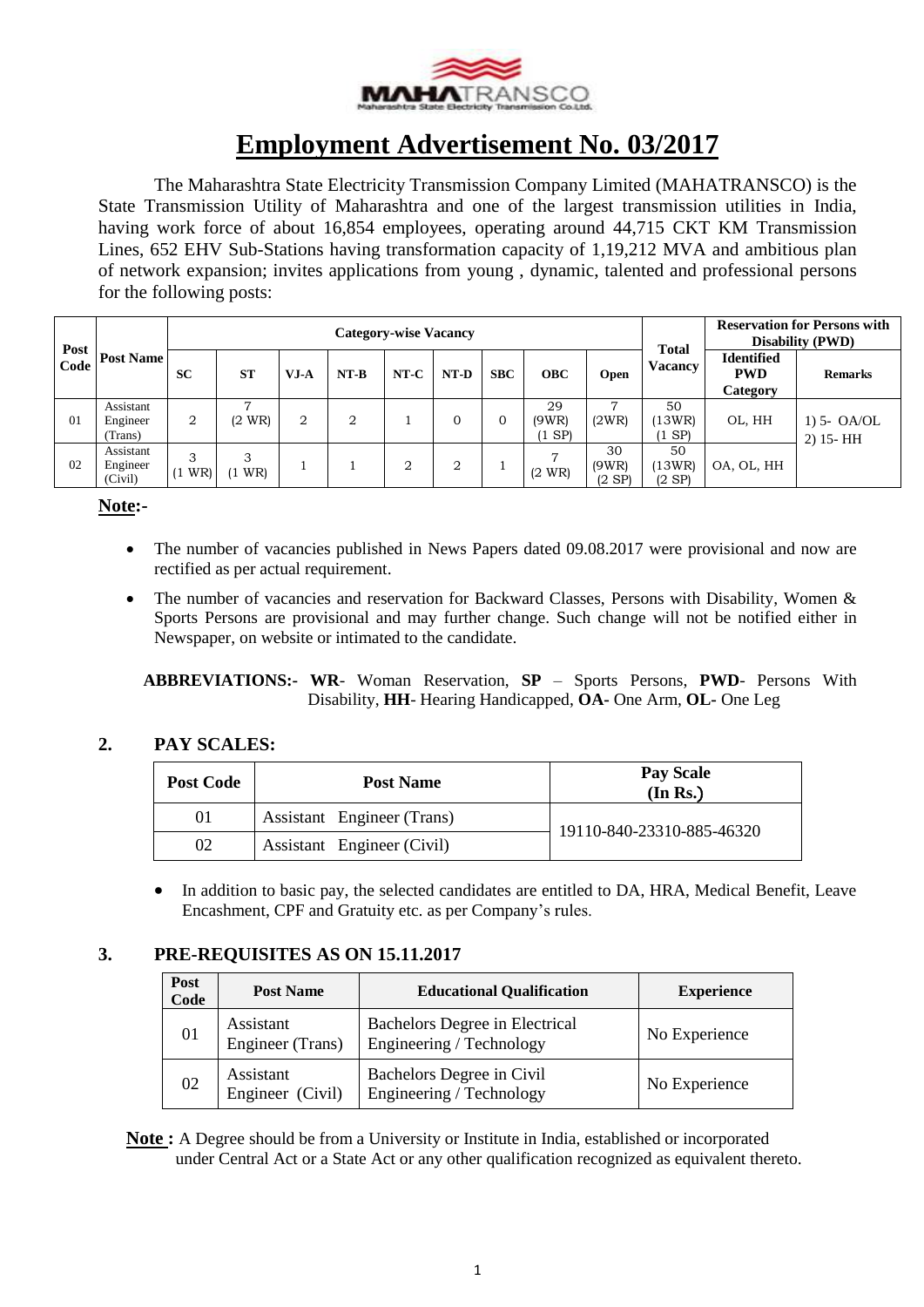#### **4. Age Limit AS ON 15.11.2017**

| Post<br>Code | Name of the Post           | <b>Applied</b><br><b>Against Open</b> | <b>Applied against</b><br><b>Reserved Categories</b><br>(i.e. including 5 years<br>age relaxation) |  |
|--------------|----------------------------|---------------------------------------|----------------------------------------------------------------------------------------------------|--|
| 01           | Assistant Engineer (Trans) | 35                                    | 40                                                                                                 |  |
| 02           | Assistant Engineer (Civil) | 35                                    | 40                                                                                                 |  |

#### **Note:-**

- The upper age limit for departmental candidates (only MSETCL Employees) is 57 years.
- The upper age limit for Persons with Disability is relaxable up to **45 years.**
- The upper age limit for candidates applying against Sports Quota is relaxable by **5 years** but should not be more than **43 years in any case**.
- Date of birth shall be as per SSC/School leaving certificate.

#### **5. Reservation:**

i. Candidates claiming the benefit of reservation under backward class category **should submit a Caste Certificate** issued by Competent Authority of GoM alongwith **Caste Validity Certificate** issued by the Caste Scrutiny Committee if available with them. However, if candidate do not possess Caste Validity Certificate, on selection, an appointment order will be issued to him /her as per the provisions/directives prescribed in G.R. of Govt. of Maharashtra vide **बीसीसी–२००९/प्र.क्र.२९१/०९/१६-ब दि.** 

**०५.११.२००९ read with GR No बीसीसी – २०११ / प्र.क्र.१०६४/२०११/ १६ ब दि. १२.१२.२०११.**

- ii. Backward class candidates **should be domicile of Maharashtra State** and should be of the categories notified by the Maharashtra State viz (a) Scheduled Castes (including SC category person who has adopted Baudha Religion) (b) Scheduled Tribes (c) VJ-A, NT-B, NT-C, NT-D (d) Special Backward Class and (e) Other Backward Class.
- iii. The Caste Certificate issued by appropriate Competent Authority of Maharashtra State only be considered as valid for availing the benefit of reservation including application fees.
- iv. Once the caste is notified in application form, it cannot be changed at any stage later on. The Backward Class candidates who apply against Open category will not be permitted to change the option once exercised at any stage later on.
- v. Maharashtra State Public Services (Reservation for Schedule Castes, Schedule Tribes, Denotified Tribes (Vimukta Jatis), Nomadic Tribes, Special Backward Class and Other Backward Classes) Act, 2001 has been enforced by the Government of Maharashtra from  $29<sup>th</sup>$ , January, 2004. As per the provisions under Sub-section 2 (ii) of Section-4 of this Act, the principle of Creamy-Layer has been made applicable to all categories except Schedule Castes and Scheduled Tribes i.e. VJ (A), NT (B), NT (C), NT (D), SBC & OBC category. The candidates should have to submit **Non Creamy Layer Certificate** valid for current year i.e. **the year 2017-2018** at the time of document verification in the prescribed format issued by the appropriate Competent Authority of Government of Maharashtra. That means the candidate should have to submit Non Creamy Layer Certificate which is valid for the year April 2017 to March 2018, though Verification Process goes beyond March 2018. The Certificate valid for the year 2016-2017 or valid for the year 2018-2019 shall not be considered for deciding eligibility.
- vi. There shall be 30% horizontal reservation for women **(Only Maharashtra Domicile Candidates)** as per the provision of Government of Maharashtra Resolution No. 82/2001/MSA-2000 /PK 415/K-2 dated 25.05.2001. The women candidates who desire to avail the benefit of women reservation including Open category (except SC/ST) should have to submit **Non Creamy Layer Certificate** valid for current year i.e. **the year 2017-2018** at the time of document verification in the prescribed format issued by the appropriate Competent Authority of Government of Maharashtra. That means the candidate should have to submit Non Creamy Layer Certificate which is valid for the year April 2017 to March 2018, though Verification Process goes beyond March 2018. The Certificate valid for the year 2016-2017 or valid for the year 2018-2019 shall not be considered for deciding eligibility. All women candidates availing benefit of women reservation should also **require to submit Domicile certificate of Maharashtra State** alongwith Non Creamy Layer Certificate as mentioned above issued by the appropriate Authority of Govt. of Maharashtra.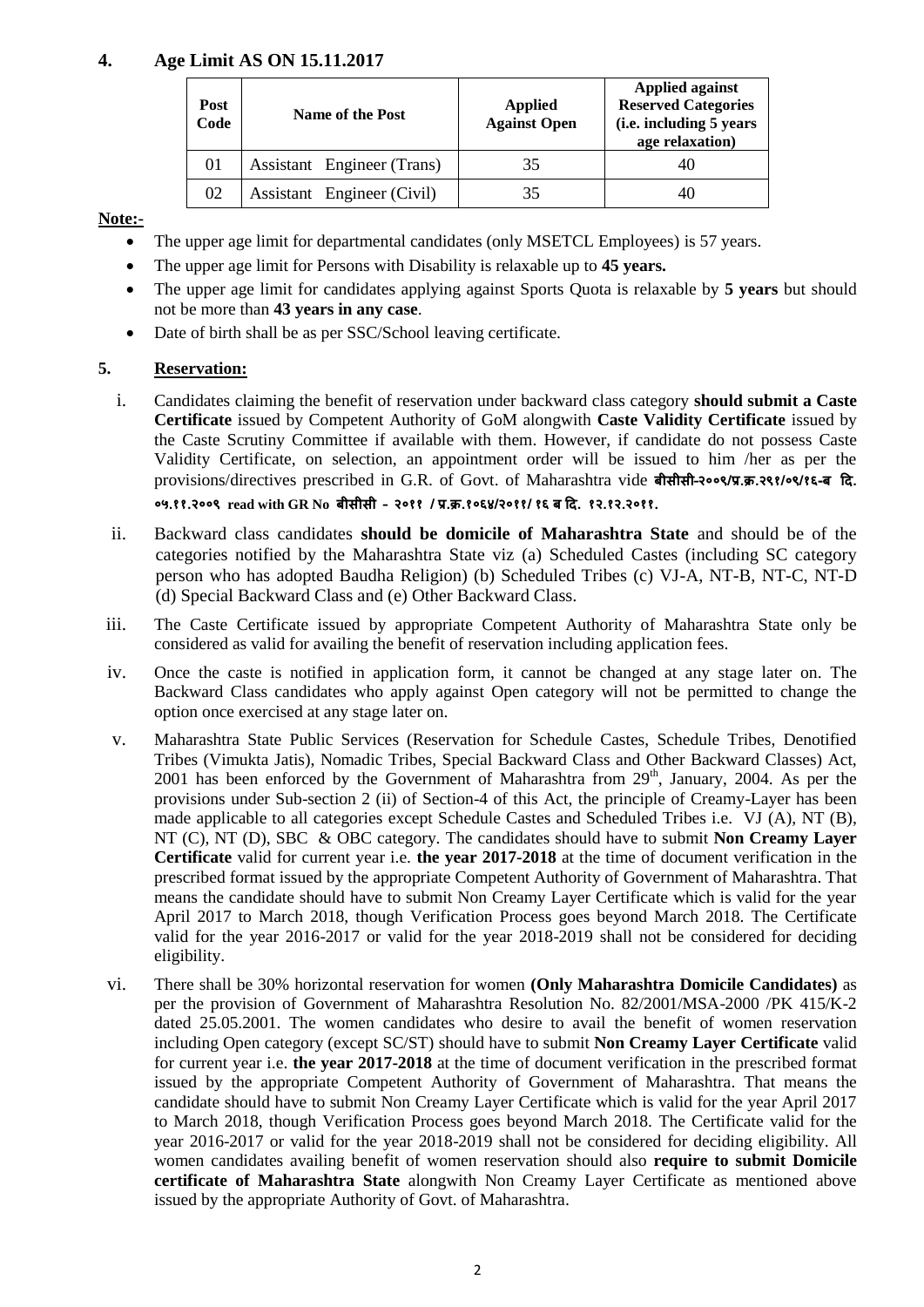- vii. There shall be 5% horizontal reservation for Sports Persons of Maharashtra State as per the provision of Government of Maharashtra Resolution No. राक्रीधो-२००२ / प्र.क्र. ६८/ क्रीयसे-२ विनांक ०१.०७.२०१६ read with शासन शुध्वीपत्रक क्र. राक्रीधो-२००२ / प्र.क्र. ६८/ क्रीयुसे-२ दिनांक १८.०८.२०१६ व शासन निर्णय क्र. संकिर्ण-१७१५/प्र.क्र. **297 efo. 19.01.2017** issued by Department of School Education and Sports, Government of Maharashtra. The candidates who desire to avail benefit of reservation for Sports Person should submit appropriate **Sports Certificate** issued by Competent Authority as stipulated in the said Government Resolution. Further, the candidate should also submit **Domicile Certificate** of Maharashtra State issued by the appropriate Authority of Government of Maharashtra.
- viii. The reservation policy for Persons with Disability shall apply as per State Government directives. Persons suffering from not less than 40% of disability shall only be eligible for the benefit of reservation for Persons with Disability. The candidate **should submit Medical Certificate** issued by the appropriate Medical Board in terms of Govt. of India, Office Memorandum No. 36035/3/2004- Estt (Res.) dated 29.12.2005 read with Office Memorandum No. F.No15012111200 3-Estt.(D) dated 29.06.2015.
- ix. The reservation for Woman, Sports Person and Persons with Disabilities is against current reservation. The reservation for these categories i.e. Woman, Sports Person and Persons with Disabilities is Horizontal reservation. The candidates selected against the quota for Woman, Sports Person and Persons with Disabilities will be placed in appropriate category viz. SC, ST, VJ (A), NT (B), NT (C), NT (D), SBC, OBC & Open categories depending upon the category to which they belong in the roster meant for reservation of the Backward classes.
- x. Those reserved category candidates who have applied against Open category & compete with the Open category candidates will be treated as Open category candidate for the purpose of recruitment/selection process. However, if any such departmental reserved category candidate who have entered in MSEB / MSETCL by taking the benefit of reservation earlier, he/she will have to submit the caste certificate  $\&$  caste validity certificate from Competent Authority before appointment, if selected even though he/she may be applying under Open category against this advertisement.
- xi. The candidate should claim the benefit of reservation i.e. Social, Women, Sports Person, PWD etc. clearly and absolutely in application form itself. If not claimed, it shall not be considered at any stage later on.
- xii. It will be the responsibility of the candidates to submit all the required documents/certificates for proving his/her eligibility at the time of documents verification, if selected, Failure to produce the same may lead to disqualification.

#### **6. Methodology of Selection:**

- i. The selection process shall comprise of On-line Test only.
- ii. All the candidates who registered successfully will be called for On-line test without verifying their eligibility. The verification of their Certificates/documents/eligibility shall be done before issuing appointment, if candidate found ineligible/not eligible during verification process appointment order shall not be issued.
- iii. The On-line test will be of Objective Type.
- iv. The On-line Test will include test of Marathi Language.
- v. Taking into consideration the performance in On-line Test, select list will be prepared.
- vi. While drawing select list, out of 150 marks obtained in On-line Test will be converted into 100 marks. Thus, select/wait list will be drawn out of 100 marks.
- vii. Normally, selection process will be followed as prescribed above. However, which selection procedure is to be adopted will be at the absolute discretion of the Company and the decision of the Company in this regard shall be final.
- viii. There will be penalty for wrong answers. For each question for which a wrong answer has been given by the candidate, 1/4th (i.e. 0.25%) of the marks assigned to that question will be deducted as penalty to arrive at corrected score. If a question is left blank, i.e. no answer is marked by the candidate, there will be no penalty for that question.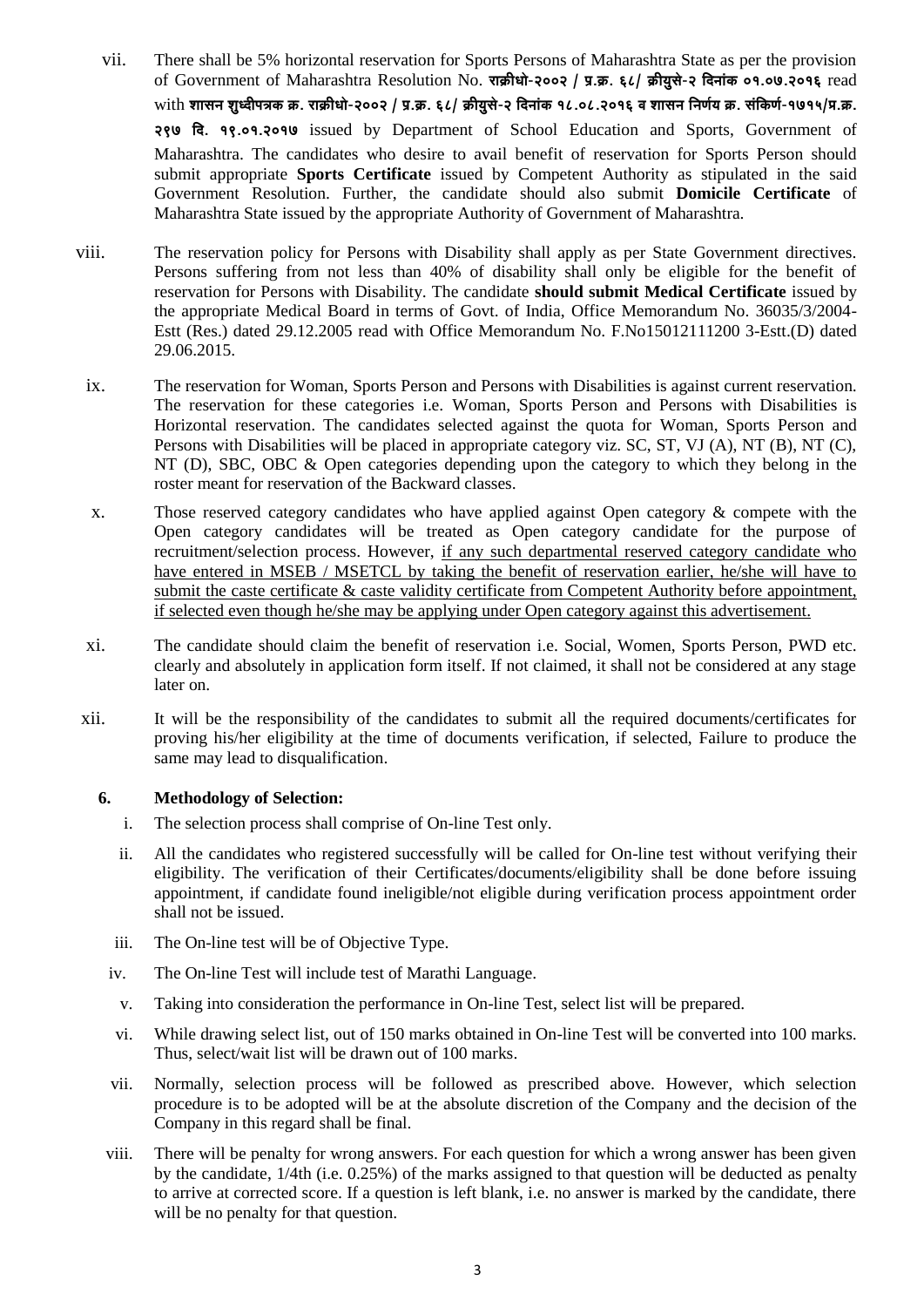#### **ix. For selection of Candidates under Horizontal Reservation:-**

While drawing select list, the selection of candidates applied under horizontal reservation like Women Reservation, Reservation for Person with Disability etc. shall be as per provisions/directives prescribed in Circular No. एसआरव्ही १०१२/ प्र.क्र.१६/१२/१६-अ दि. १३.०८.२०१४ issued by the General Administration Department of Government of Maharashtra.

x. The list of finally selected/ wait listed candidates will be displayed on the website.

#### **7. Centers for Online Written Test:**

- i) The Online Written Test will be conducted at following centers:-
	- (1) Ahmednagar
	- (2) Amravati
	- (3) Aurangabad
	- (4) Dhule
	- (5) Kolhapur
	- (6) Latur
	- (7) Mumbai/ Navi Mumbai/Thane/Greater Mumbai.
	- (8) Nagpur
	- (9) Nanded
	- (10) Nasik
	- (11) Jalgaon
	- (12) Pune
	- (13) Ratnagiri
	- (14) Solapur
- ii) Three options for preference for test centers shall be provided to candidates in the online application form. Candidates are required to opt suitable centers. Every efforts shall be made to allot center from any of the three preferred centers opted by the candidate.
- iii) If the number of candidates desiring to appear for the On-line Written Test at a particular center is not adequate, these candidates will be asked to appear for test at other center.
- iv) If sufficient numbers of candidates are not available at any of the centre, the Company reserves rights to add/delete/change centers for administrative reasons. The decision of the Company in this regard shall be final.
- v) If the numbers of candidates at any of the centers are more than the capacity of the Centre for On Line Written Test / Examination, the candidates may be shifted to any other Center/s as per the decision of the Company.
- vi) The Company reserves right to allot the candidates to any center other than the center he / she has opted for, for any other reason.
- vii) Candidate will have to appear for examination at Examination Centre at his / her own risks and MAHATRANSCO will not be responsible for any injury or losses, etc of any nature.

**For Persons With Disability**

#### **Post Code Name of the post Application Fees (Through online Payment Only) Applying against Open Applying against Reserved Categories** 01 Assistant Engineer (Trans)  $700/-$  350 /-Application Fee Shall not be applicable to PWD persons for whom the

#### **8. Application Fee:**

i. The examination fee shall have to be paid through Internet Banking/Credit Card/Debit Card (Rupay/Visa/MasterCard/Maestro)/IMPS/Mobile Wallets.

02 Assistant Engineer (Civil) **post** is reserved.

ii. Fees in any mode other than above will not be accepted.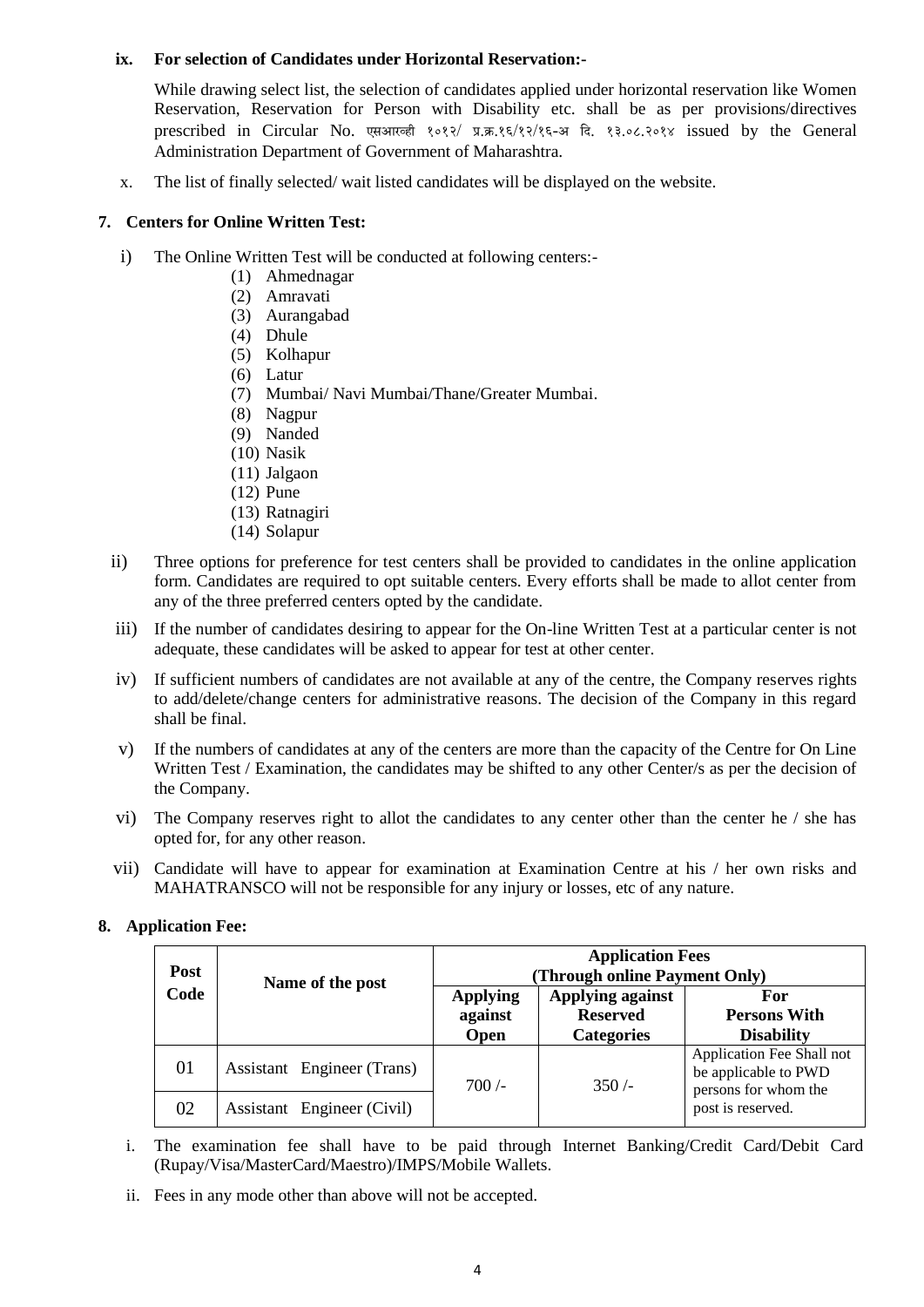- iii. In case candidate pay less fees than applicable fee or pays fees by any mode other than above shall be held ineligible.
- iv. The fees once paid will not be refunded for any reason.
- **v. Bank transaction charges, if any, for online payment of application fees will have to be borne by the candidate.**

#### **9. How to apply:-**

Candidates are required to apply Online by clicking on the link **"CLICK HERE TO APPLY ONLINE"** given at the end of this Advertisement. Except online application, no other means/mode of application will be accepted.

#### **A. APPLICATION REGISTRATION**

#### **i) BEFORE APPLYING ONLINE, CANDIDATES SHOULD**

- i. Scan their photograph and signature ensuring that both the photograph and signature adhere to the required specifications as given in **"Annexure-I"** i.e. **Guidelines for Scanning and Uploading of photograph & signature.**
- ii. Have a valid personal email ID and mobile number, which should be kept active till the completion of this Recruitment Process. The company will send intimation about call letters for On-line Test, etc. to the candidates through the registered email ID. **Under no circumstances, the candidate should share/ mention email ID to/ or of any other person. The postal correspondence shall not be made by Company.**

#### **ii) APPLICATION PROCEDURE**

- a) Candidates are required to apply Online by clicking on the link **"CLICK HERE TO APPLY ONLINE"** given at the end of this Advertisement.
- b) To register application, choose the tab **"CLICK HERE FOR NEW REGISTRATION"** and enter Name, Contact details and Email-ID. A Provisional Registration Number and Password will be generated by the system and displayed on the screen. Candidate should note down the Provisional Registration Number and Password. An Email & SMS indicating the Provisional Registration number and Password will also be sent.
- c) In case the candidate is unable to complete the application form in one go, he/ she can save the data already entered by choosing "**SAVE AND NEXT**" tab. Prior to submission of the online application, candidates are advised to use the "**SAVE AND NEXT**" facility to verify the details in the online application form and modify the same if required. Visually Impaired candidates should fill the application form carefully and verify/ get the details verified to ensure that the same are correct prior to final submission.
- **d)** Candidates are advised to carefully fill and verify the details filled in the online application themselves as no change will be possible/ entertained after clicking the **FINAL SUBMIT BUTTON.**
- e) Candidates should upload the scanned image of passport size recent colour photograph, scanned signature in the online application. The online application will not be accepted / submitted unless candidate's photo, signature are uploaded.
- f) The Name of the candidate and his/her Father/ Husband etc. should be spelt correctly in the application as it appears in the Certificates/ Mark sheets. Any change/alteration found may disqualify the candidature.

#### **For Female candidates:-**

Their names as appearing on the Call Letter (provided by them during the process of registration) should exactly match with the name as appearing on the Photo Identity Proof. Female candidates who have changed first / middle / last name post marriage must take special note of this. If there is any mismatch between the name indicated in the Call Letter & Photo Identity Proof such female candidates will not be allowed to appear for online test.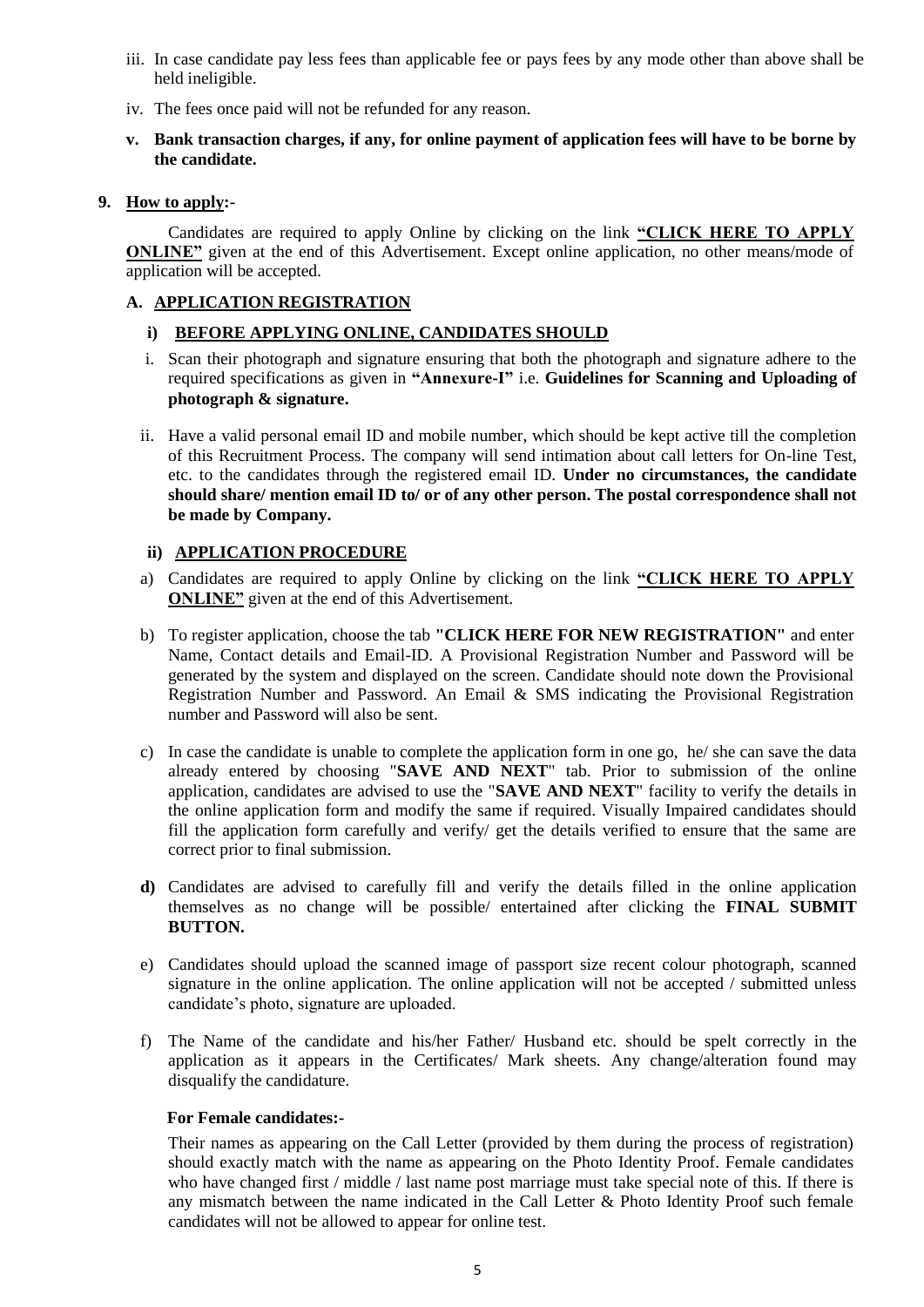Please note that all the particulars mentioned in the online application including Name of the Candidate, Category, Date of Birth, Post Applied for, Address, Mobile Number, Email ID, Centre of Examination, etc. will be considered as final and no change/modifications will be allowed after submission of the online application form. Candidates are hence requested to fill in the online application form with the utmost care, as no correspondence regarding change of details/documents will be entertained. Company will not be responsible for any consequences arising out of furnishing of incorrect and incomplete details in the application or omission to provide the required details in the application form.

- g) Validate your details and Save your application by clicking the **"VALIDATE YOUR DETAILS"** and **"SAVE & NEXT"** button.
- h) Candidates can proceed to fill other details of the Application Form.
- i) Click on the **"Preview"** Tab to preview and verify the entire application form before FINAL SUBMIT
- j) Modify details, if required, and click on **"FINAL SUBMIT"** only after verifying and ensuring that the photograph, signature uploaded and other details filled by you are correct.
- k) Candidates are advised to carefully fill and verify the details filled in the online application themselves as no change will be possible/ entertained after clicking the **"FINAL SUBMIT"** BUTTON.
- l) Click on **"PAYMENT"** Tab and proceed for payment.
- m) Click on **"SUBMIT"** button.

#### **iii) PAYMENT OF FEES:-**

- 1. Payment of application fee/ intimation charges has to be done after successful registration of the application else application will be treated as cancelled.
- 2. Candidates have to pay the requisite fees/intimation charges only through ON-LINE mode.
- 3. The application form is integrated with the payment gateway and the payment process can be completed by following the instructions.
- 4. The payment can be made by using only Debit Cards (Rupay/ Visa/ Master Card/Maestro), Credit cards, Internet Banking, IMPS, Cash Cards/ Mobile Wallets.
- 5. After submitting your payment information in the online application form, PLEASE WAIT FOR THE INTIMATION FROM THE SERVER. DO NOT PRESS BACK OR REFRESH BUTTON IN ORDER TO AVOID DOUBLE CHARGE.
- 6. On successful completion of the transaction, an **e-Receipt** will be generated. **Candidates are required to take a printout of the e-receipt.**
- 7. Non-generation of 'E-Receipt' indicates PAYMENT FAILURE. On failure of payment, Candidates are advised to **login** again using their Provisional Registration Number and Password and repeat the process of payment.
- 8. Candidates are required to take a print of online Application Form containing fee details. **Please note that if the same cannot be generated, online transaction may not have been successful.**
- 9. For Credit Card users: All charges are listed in Indian Rupee. If you use a non-Indian credit card, your bank will convert it to your local currency based on prevailing exchange rates.
- 10. To ensure the security of your data, please close the browser window once your transaction is completed.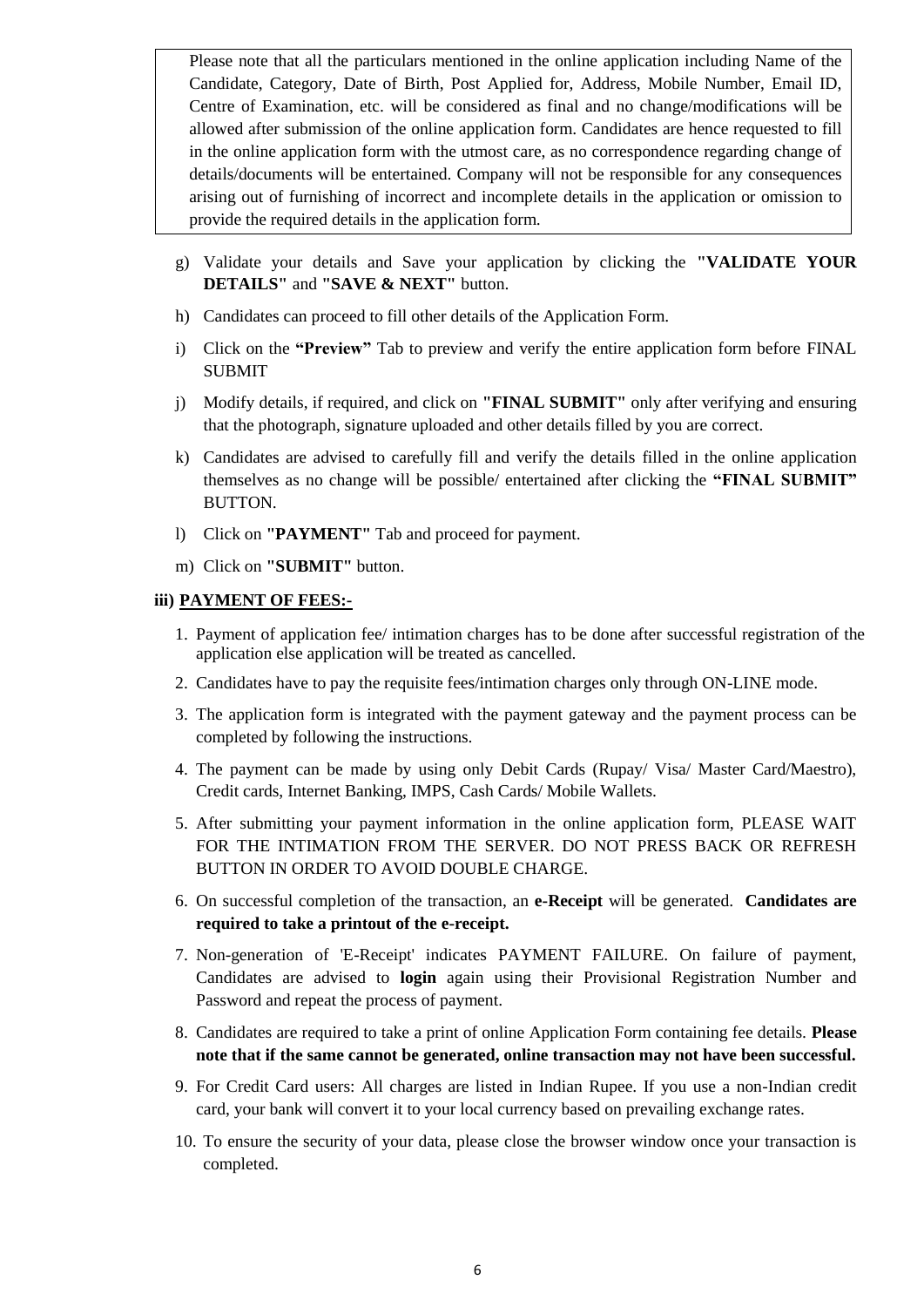- i. After completing the procedure of applying on-line including payment of fees the candidate should take a printout of the system generated on-line application form and payment receipt. One copy of on-line application form & payment receipt alongwith Registration Number and Password are to be retained with the applicant for future reference.
- ii. Online application which is incomplete in any respect such as without photograph, signature will not be considered as valid.
- iii. The departmental employees of the Company (MSETCL) applying against this advertisement should submit their applications online well in time.
- iv. Candidates are advised in their own interest to apply online much before the closing date and not to wait till the last date to avoid the possibility of disconnection / inability / failure to log on the Company's website on account of heavy load on internet / website jam. MSETCL will not be responsible for the candidates not being able to submit their application within the last date on account of the aforesaid reasons or for any other reason beyond the control.
- v. Candidates are required to download the call letters for online examination from Company's website by entering their registration number and password which are generated by the system and are intimated to the candidates by E-mail/SMS. Call letters for Online Written Test will not be dispatched by post or courier etc.

#### **Documents Submission and Verification:-**

- i. Candidates are not required to upload the documents/certificates etc. Company will take up verification of eligibility with reference to original documents of provisionally selected candidates prior to issue of appointment order. It is responsibility of the candidates to produce print out of online application form, all the required documents/certificates for proving his/her eligibility at the time of documents verification. Ì
- ii. Incomplete application, application without signature /photograph and those not supported by attested copies of relevant certificates are liable to be summarily rejected. Copies of certificates should be duly attested from the Govt. Gazetted Officer / Principal of Colleges / Post Master. For self-attestation candidates should follow the procedure laid down as per Govt. of Maharashtra Resolution No. **शासन ननर्णय क्र.प्रसा धा १६१४ / ३४५/प्र.क्र.७१/१८-अ, निनाांक. ०९.०३.२०१५.**
- iii. The departmental candidates of MSETCL may submit the copies of certificates duly attested from the officer not below of the rank of Superintending Engineer of MSETCL.

#### **10. INSTRUCTIONS FOR APPEARING FOR ON LINE WRITTEN TEST.**

Please note that candidates will not be permitted to appear for the Online Written Test without following documents:

- a) Valid Call Letter for the On-line Examination / Test.
- b) **Original Photo-Identity Proof** (Colour Copy/Xerox copy of Photo Identity Proof shall not be considered) along with the Photocopy of the said Photo-Identity Proof should be as :- *'PAN Card/ Passport/ Permanent Driving License/ Voter's Card/ Bank Passbook with photograph/ Photo Identity Proof issued by a Gazzetted Officer on official letterhead/ Photo Identity Proof issued by a People's Representative on official letterhead/ valid recent Identity Card issued by a recognized college/ university/ Aadhar card with a photograph/ e-aadhar card /Employee ID/ Bar Council Identity card with photograph'*

#### **Ration card and Learner's Driving License will not be considered as valid Identity proof.**

- c) Candidates reporting late for whatsoever reason i.e. after the reporting time specified on the call letter for Examination / Test will not be permitted to take the examination / test.
- d) The reporting time mentioned on the call letter is prior to the Start time of the test. Though the duration of the examination is 2 hours, candidates may be required to be at the venue for about 3 hours including the time required for completion of various formalities such as verification, logging in, giving of instructions etc.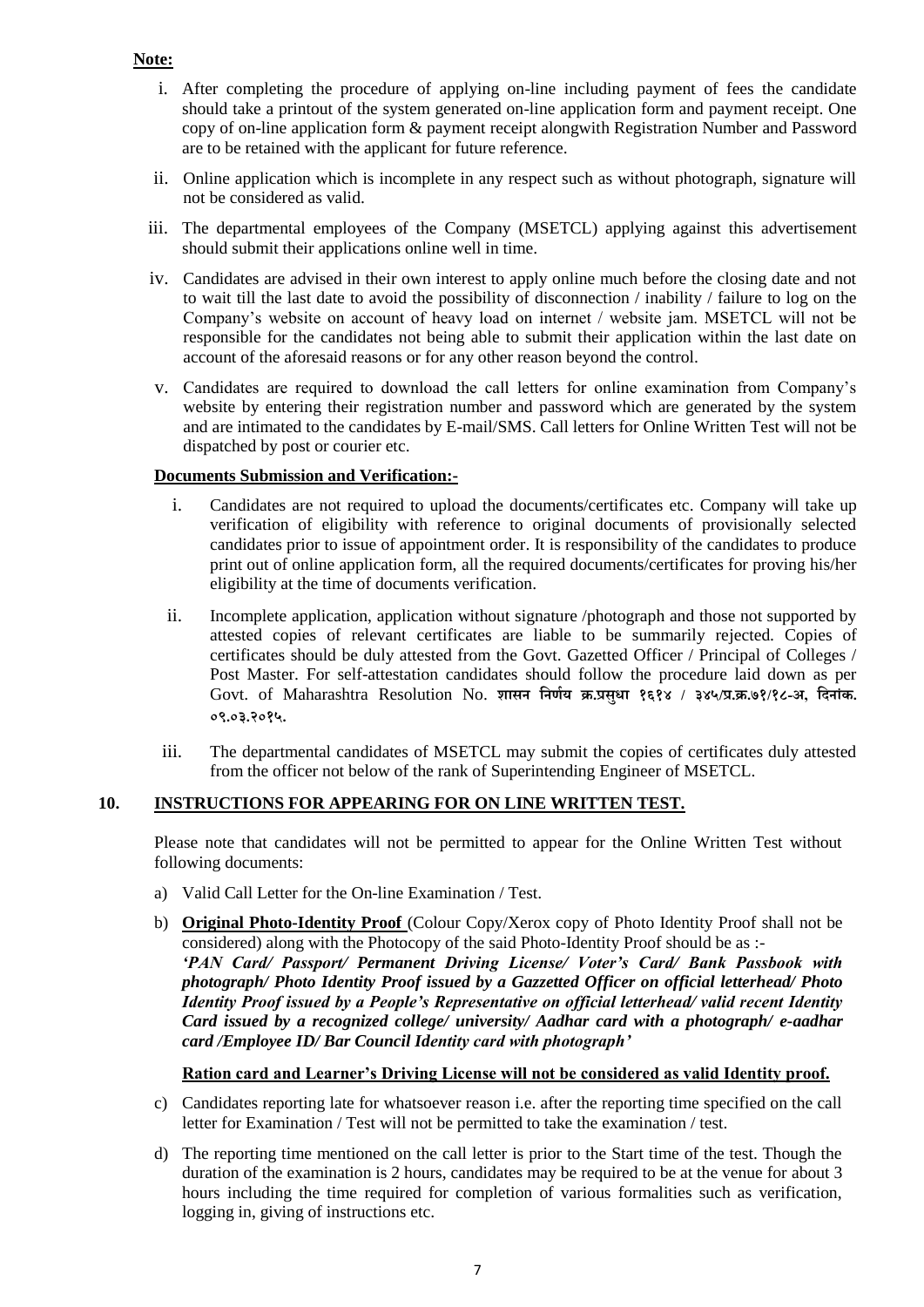- e) **IDENTITY VERIFICATION:-** In the examination hall, the call letter along with a photocopy of the candidate's photo identity (as mentioned in 10-b above) should be submitted to the invigilator for verification. The candidate's identity will be verified with respect to his/her details on the call letter, in the Attendance List and requisite documents submitted. If identity of the candidate is in doubt the candidate may not be allowed to appear for the Examination.
- f) **For Female candidates:-** Their names as appearing on the Call Letter (provided by them during the process of registration) should exactly match with the name as appearing on the Photo Identity Proof. Female candidates who have changed first / middle / last name post marriage must take special note of this. If there is any mismatch between the name indicated in the Call Letter & Photo Identity Proof such female candidates will not be allowed to appear for online test.

#### **11. Important Dates:**

| Website Link Open for Online Application and Online Payment | From 25.10.2017 to 15.11.2017 |
|-------------------------------------------------------------|-------------------------------|
| Tentative Date of On-line Test                              | December 2017 / January 2018  |

#### **GENERAL CONDITIONS**

- 1) The candidate must be an Indian Citizen.
- 2) Before filling up the application form candidates should ensure that they fulfill all eligibility criteria as mentioned in the advertisement. Their admission to all the stages of the recruitment process will be purely provisional subject to verification and satisfying the prescribed eligibility criteria as mentioned in this advertisement.
- 3) Pre-requisites are minimum and mere possession of the same does not entitle the candidate to be called for Selection process.
- 4) All the candidates registered successfully through online process will be called for online written test without verifying their details.
- 5) It is responsibility of the candidates to submit all required documents/certificates at the time documents verification for proving his/her eligibility. Failure to submit the same may lead to disqualification.
- 6) The Persons with Disability i.e. the candidate who are Visually Impaired (blind / low vision) or Orthopedically Handicap Candidates (whose writing speed is affected by cerebral palsy) may use services of a scribe of their choice during the written examination. He is required to claim for using service of scribe in Application Form. The candidate will have to arrange his/her own scribe at his own cost. For details, candidates should go through **Annexure - II** and Declaration Form appended with this Advertisement.
- 7) If the candidate knowingly or willfully furnishes incorrect or false particulars or certificates/documents or suppresses material information, he/she will be disqualified at any stage of recruitment process and if appointed, shall be liable for dismissal from the Company's service without any notice or assigning any reasons whatsoever.
- 8) If departmental candidate knowingly or willfully furnishes incorrect or false particulars or certificates/documents or suppresses material information, he / she will be disqualified from the recruitment process and disciplinary action will be initiated as per the rules of the company. Also, if appointed, shall be liable for dismissal from the Company's service without any notice or assigning any reasons whatsoever.
- 9) The recruitment in MSETCL is done strictly as per merit. Canvassing in any form will disqualify a candidate.
- 10) The possibility of occurrence of some problem in the administration of the examination cannot be ruled out completely. In that event, every effort will be made to resolve such issue/s, which may include the conduct of another examination if found necessary. However any decision of the Company in this regard shall be final. Candidates not willing to accept such change shall loose his /her candidature for this examination.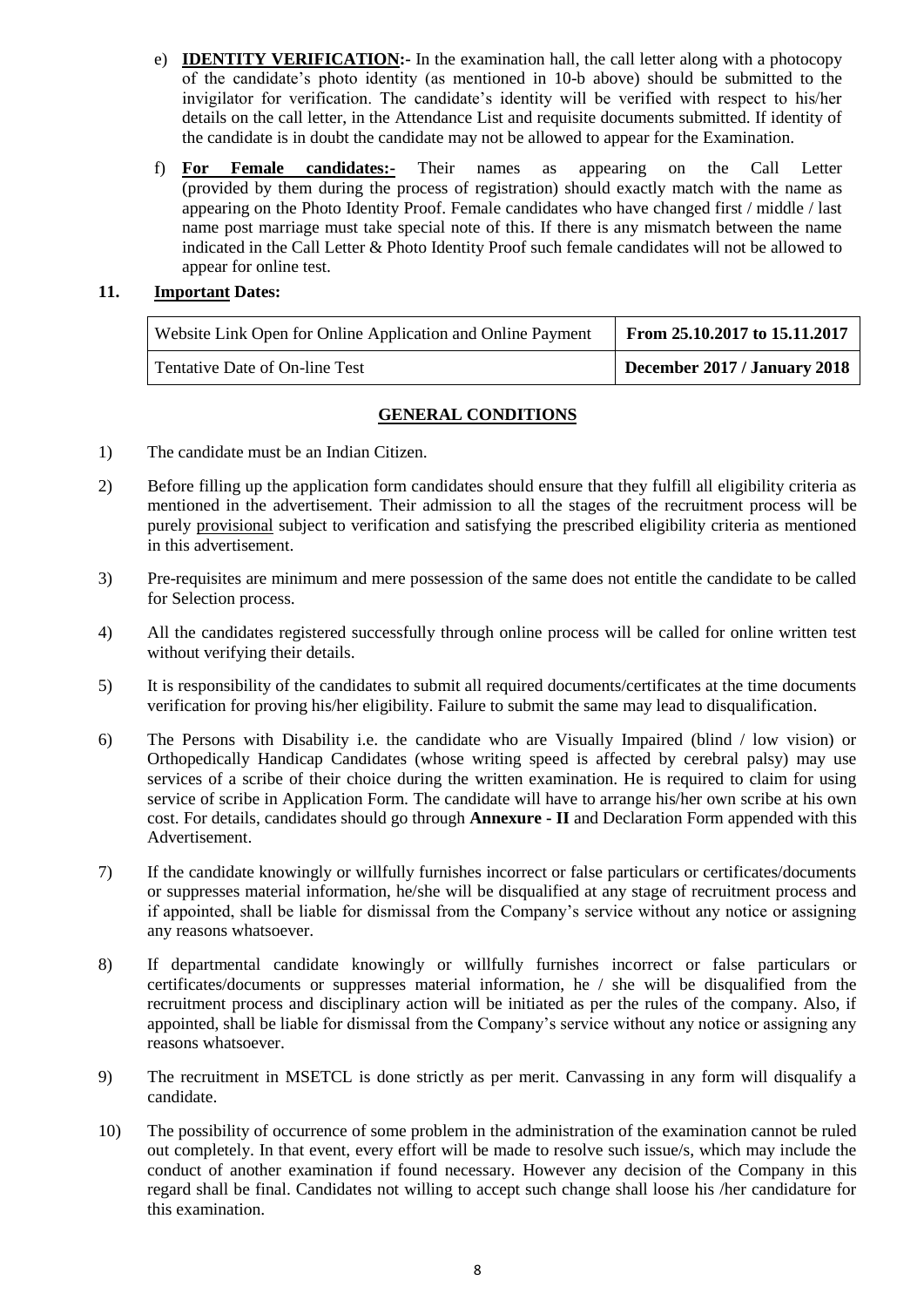- 11) The lists of candidates called for online written test will be made available on the website of the Company **i.e. [www.mahatransco.in](http://www.mahatransco.in/)**
- 12) The selected candidate/s for the post of Assistant Engineer (other than MSETCL Employees) will have to execute a surety bond of value of 1,00,000/- on Stamp Paper of 200/- for serving in the MSETCL for minimum period of 5 years.
- 13) This advertisement is published subject to the provisions of Maharashtra Civil Services (declaration of Small Family) Rules, 2005, prescribing declaration of the small family as one of the essential qualifications.
- 14) The candidates shall submit following certificate showing knowledge of Marathi:-

Certificate of Secondary School Certificate Examination Board or recognized University showing passing of Secondary/School Certificate Examination or Matric or Higher Examination of University with Marathi Language.

OR

Certificate stating the candidate can read, write and speak Marathi Language fluently issued by Professor of Marathi Language of College/Institute affiliated to recognized University and countersigned by the Principal of the said College / Institute.

- 15) Knowledge of Marathi is desirable. The candidates selected and not possessing the knowledge of Marathi will have to pass Departmental Marathi Language Examination within period of three years from the date of joining the Company.
- 16) If, employees working in Government / Semi Government Undertaking will have to clearly mention in application form. Further they will have to produce No Objection Certificate at the time of document verification and Relieving order from the present employer at the time of joining.
- 17) Appointment order of the selected Departmental candidates will be issued by the concern establishment section after verification of disciplinary actions and vigilance enquiries in process / contemplated and other service records. The decision of the Company in this regard shall be final and no individual representation will be entertained.
- 18) Candidate will have to appear for examination at Examination Centre at his / her own risks and MAHATRANSCO will not be responsible for any injury or losses, etc of any nature.
- 19) The Company reserves the right to modify or to cancel the Advertisement/selection process fully or partly at any stage on any grounds and such decision of the Company will not be notified or intimated to the candidates.
- 20) Any dispute pertaining to this recruitment process shall be within jurisdiction of the Mumbai Court.
- 21) The decision of the Company in all matters relating to recruitment shall be final and no individual correspondence will be entertained.

Sd/- Date: 18.10.2017 Chief General Manager (HR)

## **CLICK HERE TO APPLY ON-LINE (Link will be opened on 25.10.2017)**

\*\*\*\*\*\*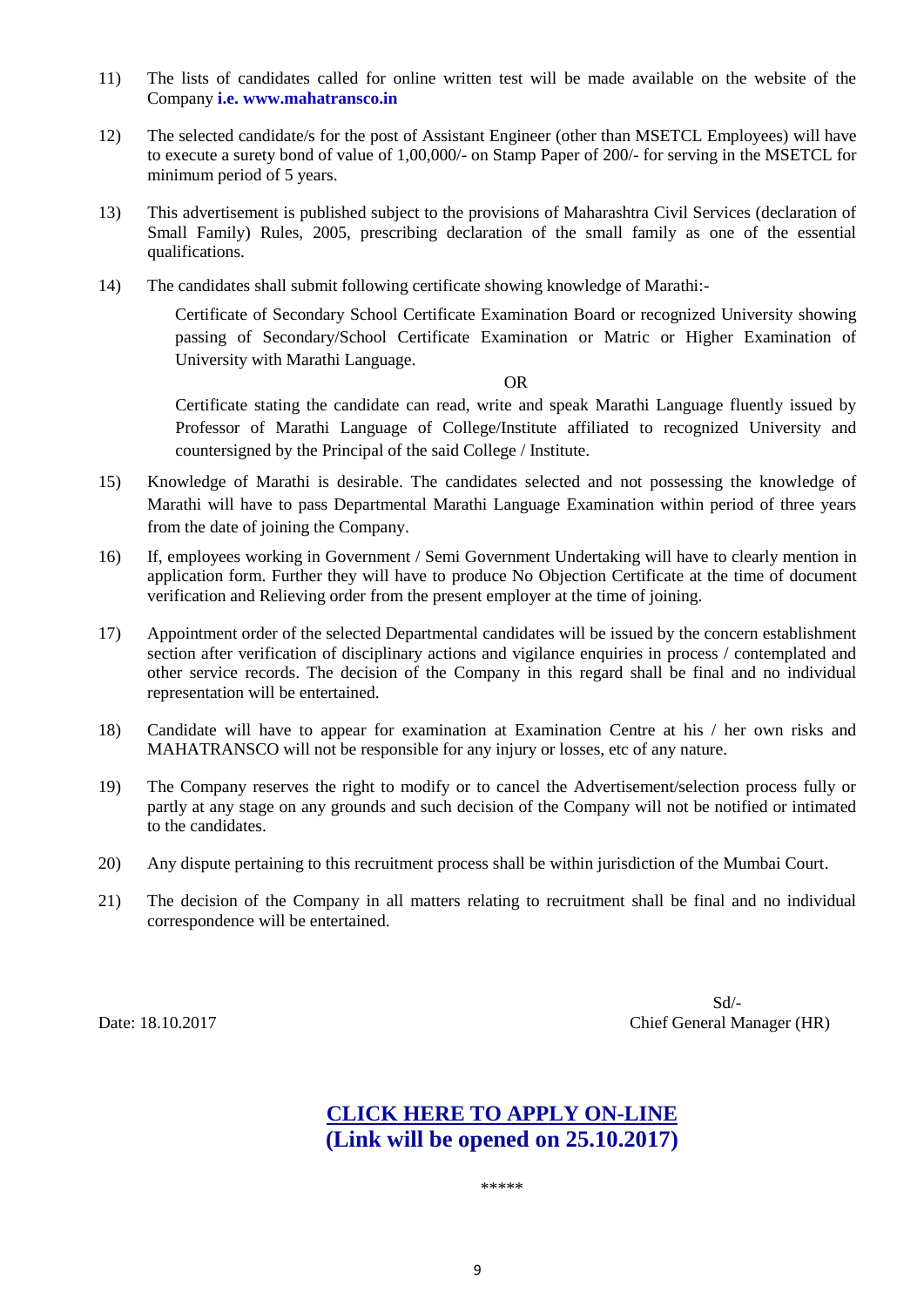#### **Guidelines for Scanning and Upload of Photograph, Signature.**

Before applying online, a candidate will be required to have a scanned (digital) image of his/her photograph and signature as per the specifications given below.

#### (1) **Photograph Image:**

- **-** Photograph must be a recent passport style colour picture.
- **-** Make sure that the picture is in colour, taken against a light-coloured, preferably white, background.
- **-** Look straight at the camera with a relaxed face
- **-** If the picture is taken on a sunny day, have the sun behind you, or place yourself in the shade, so that you are not squinting and there are no harsh shadows
- **-** If you have to use flash, ensure there's no "red-eye"
- **-** If you wear glasses, make sure that there are no reflections and your eyes can be clearly seen.
- **-** Caps, hats and dark glasses are not acceptable. Religious headwear is allowed but it must not cover your face.
- **-** Dimensions 200 x 230 pixels (preferred)
- **-** Size of file should be between 20kb–50 kb
- **-** Ensure that the size of the scanned image is not more than 50kb. If the size of the file is more than 50 kb, then adjust the settings of the scanner such as the DPI resolution, no. of colours etc., during the process of scanning.

#### (2) **Signature Image:**

- **-** The applicant has to sign on white paper with Black Ink pen.
- **-** The signature must be signed only by the applicant and not by any other person.
- **-** The signature will be used to put on the Call Letter and wherever necessary.
- **-** If the Applicant's signature on the answer script, at the time of the examination, does not match the signature on the Call Letter, the applicant will be disqualified.
- **-** Dimensions 140 x 60 pixels (preferred)
- **-** Size of file should be between 10kb 20kb
- **-** Ensure that the size of the scanned image is not more than 20kb

#### (3) **Scanning the photograph, signature and documents / certificates:**

- **-** Set the scanner resolution to a minimum of 200 dpi (dots per inch)
- **-** Set Color to True Color
- **-** File Size as specified above
- **-** Crop the image in the scanner to the edge of the photograph/signature/Document/Certificate, then use the upload editor to crop the image to the final size (as specified above).
- **-** The image file should be JPG or JPEG format. An example file name is : image01.jpg or image01.jpeg Image dimensions can be checked by listing the folder files or moving the mouse over the file image icon.
- **-** Candidates using MS Windows/MSOffice can easily obtain photo, signature and each document in .jpeg format not exceeding 50kb, 20kb and 500 kb respectively by using MS Paint or MSOffice Picture Manager. Scanned photograph, signature and each document in any format can be saved in .jpg format by using Save As option in the File menu and size can be reduced below 50 kb (photograph), 20 kb(signature) and 500 kb (for each document) by using crop and then resize option (Please see the preceding paragraphs in this Annexure above for the pixel size) in the Image menu. Similar options are available in other photo editor also.
- **-** If the file size and format are not as prescribed, an error message will be displayed.
- **-** While filling in the Online Application Form the candidate will be provided with a link to upload his/her photograph, signature, respective documents/certificates.

#### (4) **Procedure for Uploading the Photograph, Signature-**

- **-** There will be separate links for uploading Photograph, Signature.
- **-** Click on the respective link "Upload Photograph / Signature"
- **-** Browse and Select the location where the Scanned Photograph & Signature has been saved.
- **-** Select the file by clicking on it.
- **-** Click the "Open/Upload" button.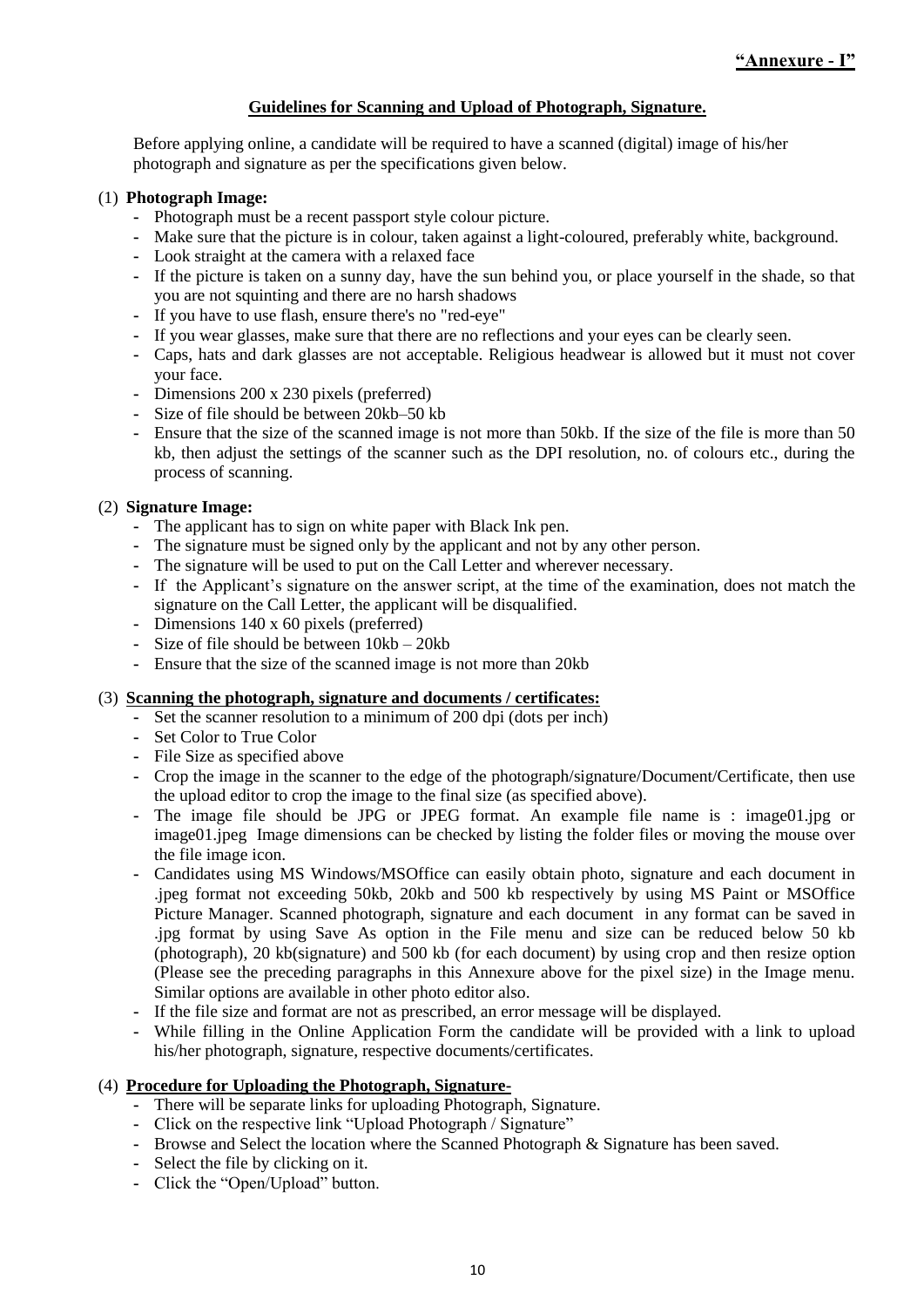#### **Your Online Application will not be accepted /get submitted unless you upload your photograph, signature as specified.**

**Note:**

- (1) In case, the face in the photograph or signature is unclear the candidate's application may be rejected.
- (2) Before uploading the photograph or signature, in the online application form, candidates should check that the images are clear and readable.
- (3) In case the photograph or signature is not prominently visible, the candidature of such candidate may be cancelled.
- (4) After submission online application, candidates are advised to take a printout of their system generated online application forms.
- (5) Candidate should also ensure that Photo is uploaded at the place of Photo and Signature at the place of signature. If Photo in place of photo and Signature in place of Signature is not uploaded properly, candidate will not be allowed to appear for the exam.

\*\*\*\*\*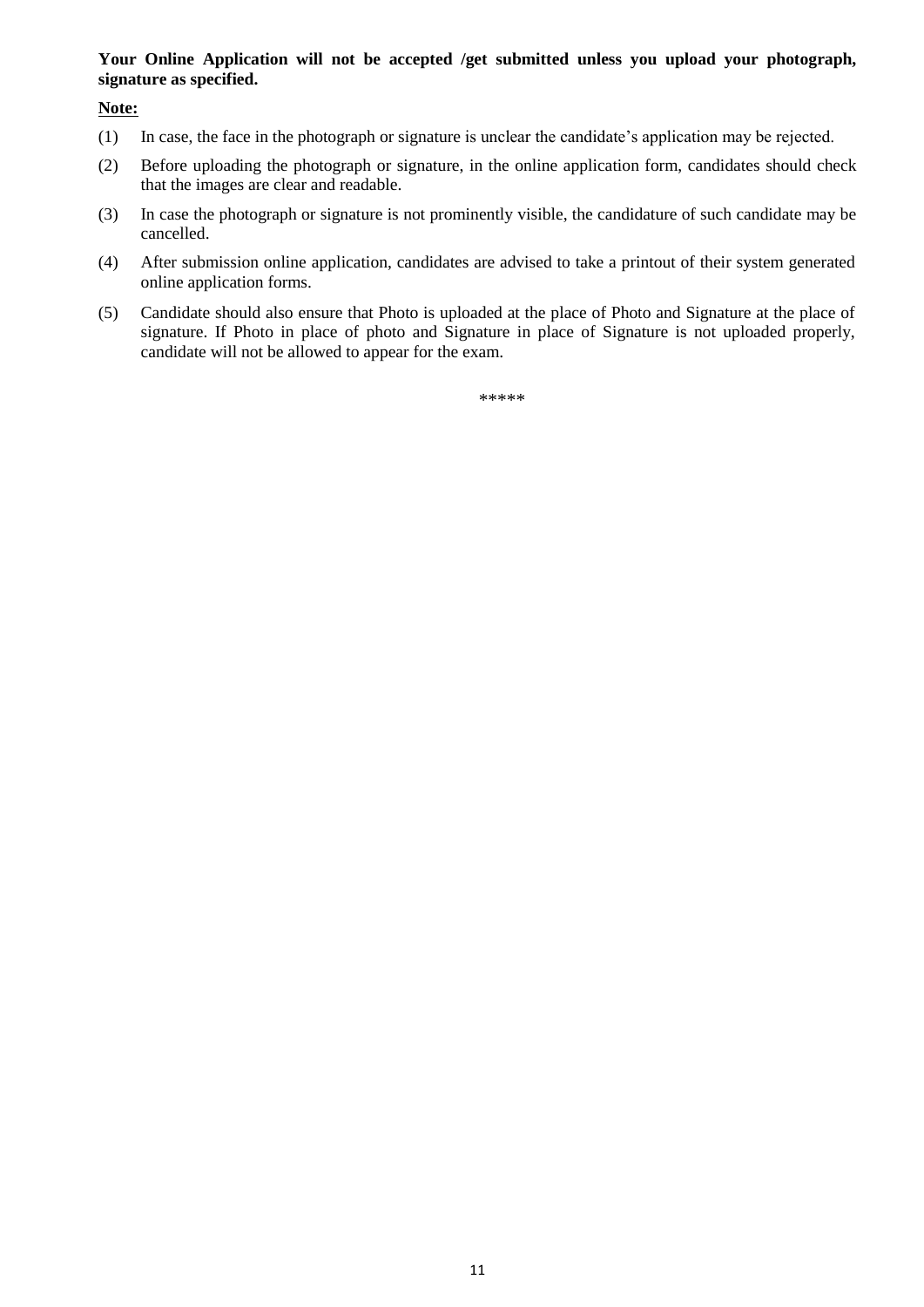#### **GUIDELINES REAGRDING PERSONS WITH DISABILITIES USING THE SERVICES OF SCRIBE**

As per the guidelines prescribed by Government of India, the candidate who are Visually Impaired (blind / low vision) or Orthopedically Handicap (whose writing speed is adversely affected permanently by cerebral palsy with loco-motor impairment) Candidate may use services of a scribe at their own cost during the online examination. In all such cases where a scribe is used, the following rules will apply:

- The facility of scribe is meant for only those candidates as mentioned above who have disability of 40 % or more and who have physical limitations to write including that of speed.
- Please ensure you are eligible to use a scribe as per the Government of India rules governing the recruitment of Persons with Disabilities.
- The candidate will have to arrange his/her own scribe at his own cost.
- The scribe should be from an academic stream different from that stipulated for the post.
- A person acting as scribe for one candidate cannot be a scribe for another candidate. In addition the scribe arranged by the candidate should not be a candidate for the same examination. If violation of the above is detected at any stage of the process, candidature of both the candidate and the scribe will be cancelled.
- Candidates eligible for and who wish to use the services of a scribe in the examination should invariably carefully indicate the same in the online application form. Any subsequent request may not be favorably entertained.
- Both, the candidate as well as the scribe will have to give a suitable undertaking, in the prescribed format with passport size photograph of the scribe, confirming that he fulfill all the stipulated eligibility criteria for a scribe as mentioned above. Further, in case it later transpires that he did not fulfill any of the laid-down eligibility criteria or suppressed material facts, the candidature of the applicant will stand cancelled, irrespective of the result of the on-line test.
- Only Visually Impaired (blind / low vision) candidates shall be allowed compensatory time of 20 minutes for every hour of the examination whether availing the facility of scribe or not. Other candidates i.e. Orthopedically Handicap (whose writing speed is adversely affected permanently by cerebral palsy with loco-motor impairment) shall be allowed compensatory time of 20 minutes for every hour of the examination availing the facility of scribe.
- Only candidates registered for compensatory time will be allowed such concessions since compensatory time given to candidates shall be system allocated, it shall not be possible for the test conducting agency to allow such time if he / she is not registered for the same. Candidates not registered for compensatory time shall not be allowed such concessions.
- Visually Impaired candidates under Blind/Low Vision may skip the nonverbal questions in the test of reasoning, and questions based on Graph and Table, if any. The candidates will be awarded marks for such Sections based on the overall average obtained in other Sections of the respective test.
- Candidates are required to submit **DECLARATION,** PWD certificate as a proof confirming that he/she is eligible for taking the services of a scribe / compensatory time alongwith the call-letter. In case candidate fails to produce **DECLARATION** and PWD certificate at the time of on-line test he /she shall not be held eligible for taking the services of a scribe / compensatory time.

Please fill up the **DECLARATION** and submit the same alongwith PWD certificate as a proof confirming that you are eligible for taking the services of a scribe / compensatory time alongwith the call-letter.

\*\*\*\*\*